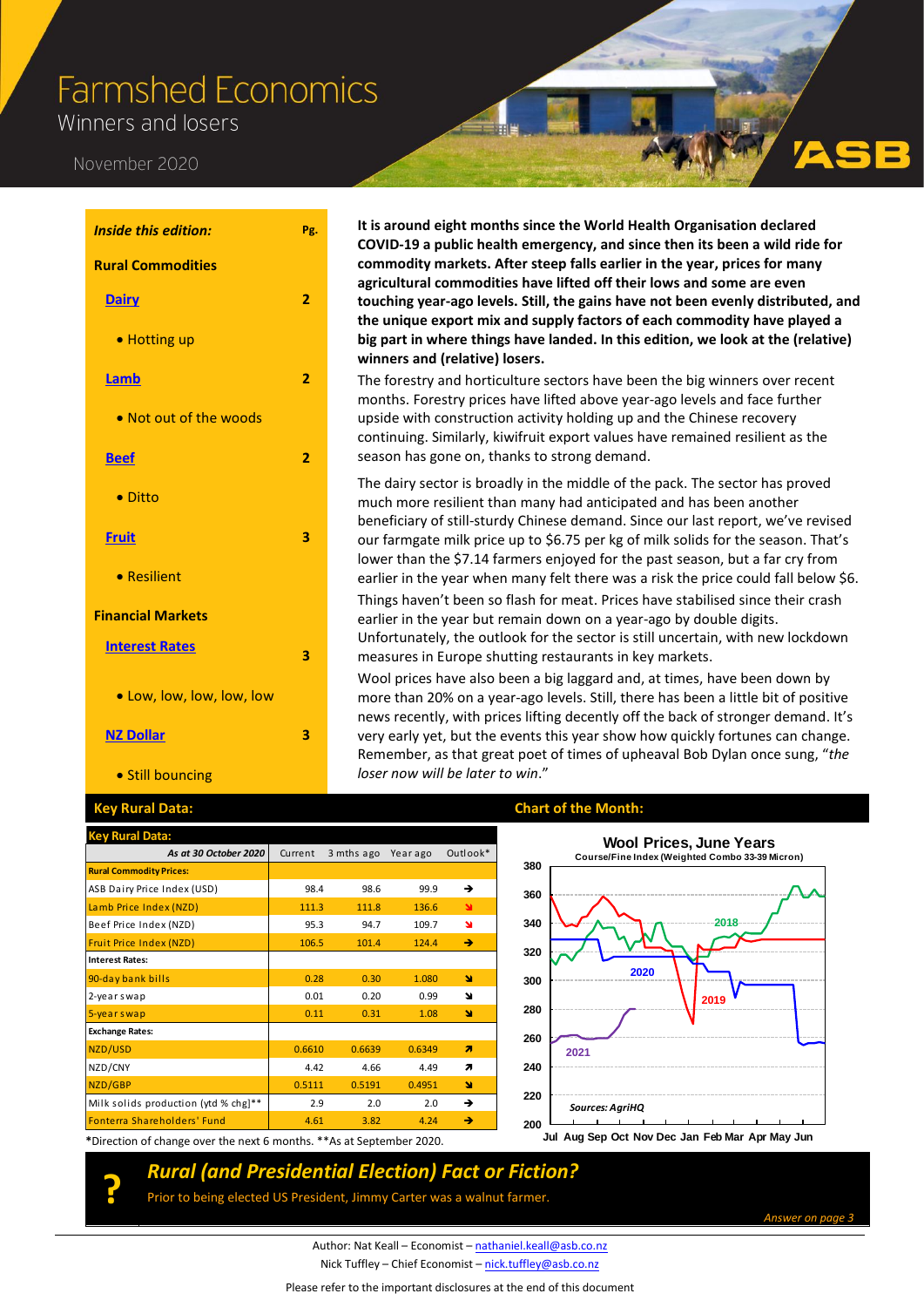### **Rural Commodities Outlook**

### <span id="page-1-0"></span>**Dairy – Hotting up Dairy 10.8%** (qpc) **Dairy Index (USD), 30 Oct:** 98.4 **10.8%** (qpc)

Fonterra has tentatively lifted its farmgate milk price range since the start of the season, though it has retained a reasonably wide range of \$1.00/kg given lingering uncertainties. We've also nudged up our forecast since the season began and are now sitting at \$6.75 – not far off the \$6.80 midpoint of Fonterra's estimate.

This season's forecast has been unusually difficult given the current environment, even as we've adapted to the new normal. Indeed, we've seen some dramatic – and occasionally counterintuitive – moves at some dairy auctions. Amid fears of a slowdown in international trade and widescale logistics disruption as buyers bid heavily to secure supply in July, before prices fell away markedly at subsequent auctions. Demand in China still looks to be holding up well, but there are reports that the country has now built up a good stockpile, raising questions around how far that trend can continue.

By contrast, the other key area of uncertainty is around New Zealand production. After some superb grass growing conditions, domestic production is already running about 3% ahead of last season. However, with a 'La Niña' weather event hitting NZ's shores there is a risk that things could really dry off over the summer, tightening supply and putting some upward pressure on prices.

#### <span id="page-1-1"></span> $Lamb - Not out of the woods$  Lamb Index (NZD), 30 Oct: 111.3  $\sqrt{ }$  0.7 (qpc)

In our last update, we suggested that lamb prices might be 'turning a corner.' Unfortunately, things have simply tracked sideways. Prices are tracking even further behind 2019 than they once were, and, as of the end of October, they are down about 19% on an annual basis.

Unfortunately, the outlook for lamb still looks far from certain. At the time of writing, new lockdown measures have just been announced in France, Germany and the UK, shutting restaurants in one of the sector's most important markets. The looming Brexit deadline adds another layer of uncertainty to the mix too, and our friends at AgriHQ note lamb exporters face tariffs of up to 14% in the British market if a free-trade deal can't be arranged or the UK and EU can't agree on a quota split.

One other thing to watch is that other ongoing viral outbreak – African Swine Fever – which continues to spread around the world, disrupting the global supply of protein. Heavy flooding in China earlier in the year has also affected several of the key pork production regions.

#### <span id="page-1-2"></span>**Beef – Ditto** 85.3 **10.6 (qpc)** Beef Index (NZD), 30 Oct: 95.3 **10.6 (qpc)**

At the time of our last update, we also suggested that beef prices might be on the up. However, in reality, prices have struggled to consolidate their gains. Beef prices have performed a bit better than lamb but are still down about 14% on an annual basis and have been losing further ground over recent weeks.

Like the outlook for lamb, beef prices face further downside risks. As above, new lockdown measures have just been announced in parts of Europe, though we expect beef prices will be a bit more resilient than those for lamb, given the greater utilisation of beef carcases.

As with lamb, the spread of swine fever and flooding in China (which heavily impacted the country's pork supplies) is something to watch, and should provide some support for global protein prices. Tightening beef supply out of Australia is another emerging factor, though it is too early to gauge the impact just yet.

**Season End Milk Price\* Forecasts:**

| 2020/21     |                 |        |  |  |
|-------------|-----------------|--------|--|--|
|             | <b>Fonterra</b> | ASB    |  |  |
| Milk Price* | $$6.30 - $7.30$ | \$6.75 |  |  |

\*per kg of milk solids (excluding dividend)







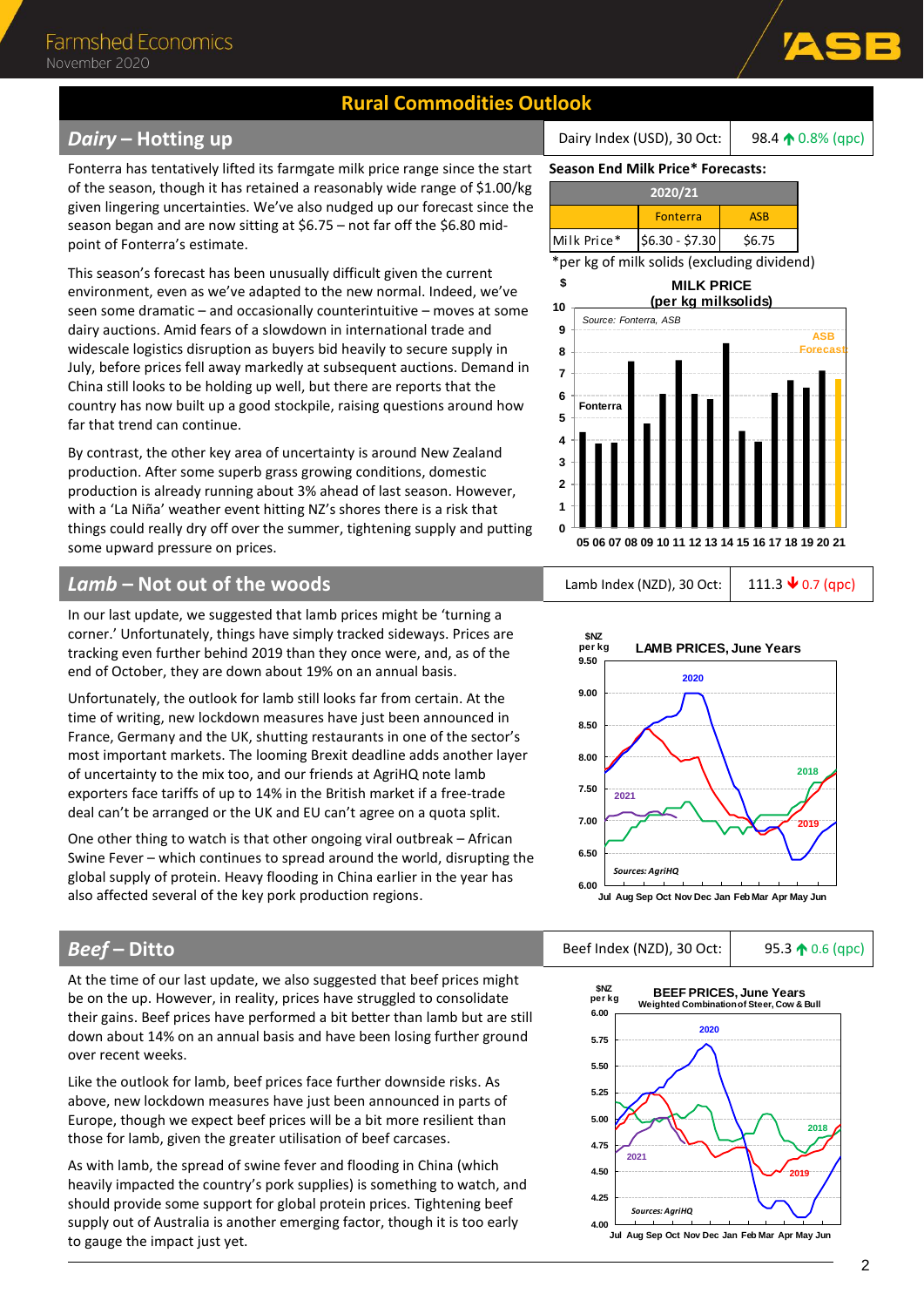### **Rural Commodities Outlook (continued)**

### **Fruit – Resilient** Kimidades August 2006 apc **Fruit Export Values, Aug & Sep:** \$634m **120%** apc

Earlier this year, there were predictions the pandemic could send globalisation into reverse, triggering a broad slowdown in international trade amid border closures, softer global demand and logistics disruption.

That hasn't transpired, and last month the World Trade Organisation revised its forecast for international goods trade over 2020. It now projects a fall of 9.2% in 2020 – less than the 12.9% drop originally feared. NZ exports too are proving resilient – particularly in the primary sector.

Fruit exports are a good example of the resilience in international trade. Apple export values held their ground over the six-months to September versus the same period last year, a respectable performance. Kiwifruit exports are even more robust, with volumes up a whopping 19.5% on a season-to-date basis after a bumper crop. Global demand for both fruits seems to be holding up and may be benefitting from the greater focus on healthy eating as COVID stays at the top of the agenda.

Still, it's not all good for the sector. Thus far orchards have weathered the reported seasonal worker shortage well, but it remains a real challenge, with the border set to stay shut for a very long time.





### **Financial Markets Outlook**

### <span id="page-2-0"></span>*Interest Rates* **– Low, low, low, low, low** 90-day bank bills, 30 Oct: 0.28% 0.02 (qc)

The outlook for interest rates remains much the same as it has been since the crisis began: very low for a very long time.

Central banks globally have continued to take strong action to avert disaster, and consequently, we've seen interest rates remain at historically low levels over the past three months or so. In New Zealand, the Official Cash Rate (OCR) remains at 0.25%, whilst the cap on the Reserve Bank's massive asset-purchase programme has expanded to \$100bn since our last report.

Strong action by the RBNZ has been broadly successful in lowering rates, with both deposit and lending rates plumbing record lows. Nevertheless, despite improving economic data of late, there is still the possibility the bank could take the cash rate negative next year if it feels more stimulus is prudent, pushing rates even lower. Interest rates should start to drift higher when the pandemic ultimately recedes, but the timing and speed of any shift is highly uncertain – and probably quite some time away.

### <span id="page-2-1"></span>*NZ Dollar* **− Still bouncing** NZD/USD, 30 Oct: 0.6683 **↓** 0.2040 (qc)

As we noted in our last update, the NZD had a rollercoaster ride earlier in the year when COVID-19 ramped up, crashing as low as 55 US cents.

In the months since, the kiwi has staged a comeback to trade at higher range. Having spent most of April and May shy of 0.62, the NZD/USD has been broadly higher in the months since, even managing to creep up to 0.68 when conditions have been accommodative.

Still, there remains a fair degree of volatility around. Markets have digested a litany of US election and COVID-19 related headlines over recent months and the NZD has been characteristically vulnerable to swings in sentiment. At the time of writing, positive risk sentiment had helped the NZD sweep higher in the aftermath of the US elections and the positive COVID-19 vaccine news.